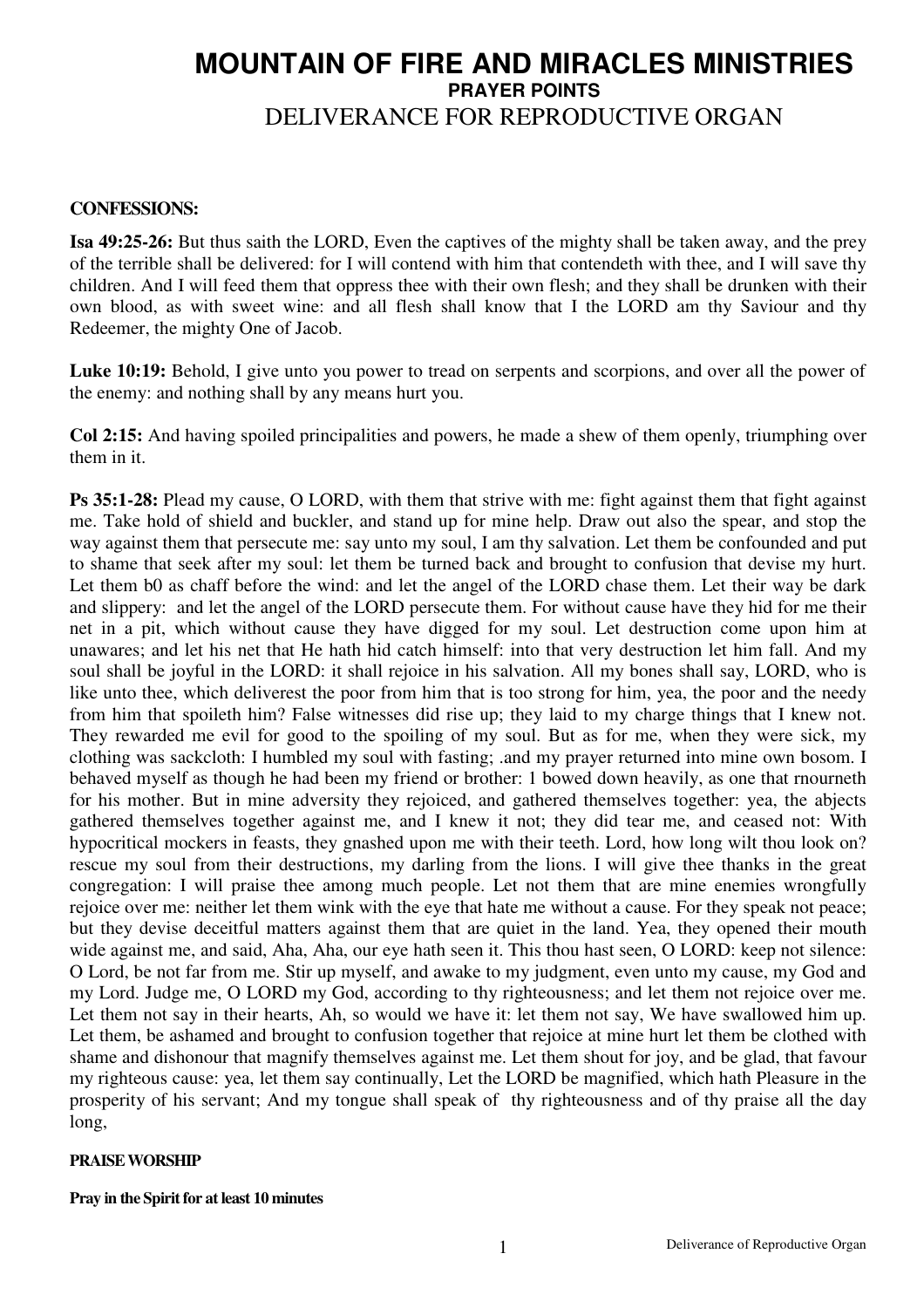- 1. I refuse to consider my body dead, in the name of Jesus.
- 2. I refuse to consider my reproductive organs dead, in the name of Jesus.
- 3. I hereby command my body to be alive, in the name of Jesus.
- 4. I hereby command my reproductive organs to be alive and functional, in the name of Jesus.
- 5. I refuse to consider the doctor's negative report of infertility, in the name of Jesus.
- 6. I reject the doctor's negative report of infertility, in the name of Jesus.
- 7. I refuse to consider the negative medical report of low sperm count (oligospermia) for my husband, in the name of Jesus.
- 8. I cancel every negative medical report of low sperm count for my husband, in the name of Jesus.
- 9. O Lord, let the negative report of low sperm count for my husband be converted to the positive supernatural report of normal sperm count that will impregnate me, in the name of Jesus.
- 10. I refuse to consider the negative medical report of total absence of sperm in my husband's semen (azoospermia), in the name of Jesus.
- 11.1 cancel every medical report of azoospermia, in the name of Jesus.
- 12. O Lord, let the negative report of azoospermia for my husband be converted to the positive supernatural report of normal sperm count, in the name of Jesus.
- 13. I refuse to consider the negative spiritual verdict of the powers of darkness in respect of my body, in the name of Jesus.
- 14. I reject the spiritual verdict of Satan, witches and wizards, household oppression, marine spirits, satanic agents and occult powers, in the name of Jesus.
- 15. I cancel and neutralise with the blood of Jesus every contrary spiritual verdict of the powers of darkness pertaining to childbirth, in the name of Jesus.
- 16. O Lord, transform my husband's sperm to the ones that will supernaturally achieve a successful conception, in the name of Jesus.
- 17. O Lord, transform my husband's sperm count to a supernatural one that will divinely achieve a successful conception, in the name of Jesus.
- 18. O Lord, replace every abnormal sperm in my husband with a normal one, in the name of Jesus.
- 19. O Lord, replace every non-motile sperm in my husband with a motile sperm, in the name of Jesus.
- 20. O Lord, replace every sluggish sperm in my husband with an active supernaturally energised one, in the name of Jesus.
- 21. O Lord, replace every dead sperm in my husband with a living sperm, in the name of Jesus.
- 22. O Lord, let my husband's sperm be the type that will achieve conception instantly, during coitus, in the name of Jesus.
- 23. O Lord, empower my husband's testes to supernaturally produce sperm that will fertilise my eggs, in Jesus name.
- 24. O Lord, as I meet my husband, give conception, in the name Jesus.
- 25. O Lord, let my husband's sperm count be adequate, in the name of Jesus.
- 26. I command the 'strongman' that has been assigned to give me my husband low sperm count to crash to the ground and die, in the name of Jesus.
- 27. I command everything that is responsible for low sperm count in my husband to die, in the name of Jesus.
- 28. I command my husband's semen stolen by the powers of darkness to be restored seven-fold, in the name of Jesus.
- 29. I retrieve my husband semen from satanic bank by a divine supernatural force, in the name of Jesus.
- 30. O Lord, energise my husband sperm to supernaturally fertilise my (eggs) during coitus, with a successful conception as an end result, in the name of Jesus.
- 31. O Lord, let my womb divinely and supernaturally receptive to my husband sperm, with conception as an end result, in the name of Jesus.
- 32. I command everything that would threaten to make me to consider or believe the negative medical report to fall to the ground and die, in the name of Jesus.
- 33. I command everything that would threaten to make me to consider or believe the negative spiritual report or verdict of the powers of darkness concerning my fertility, to fall to the ground and die, in the name of Jesus.
- 34. I bind all principalities and powers in the air operating over and within my life, in the name of Jesus.